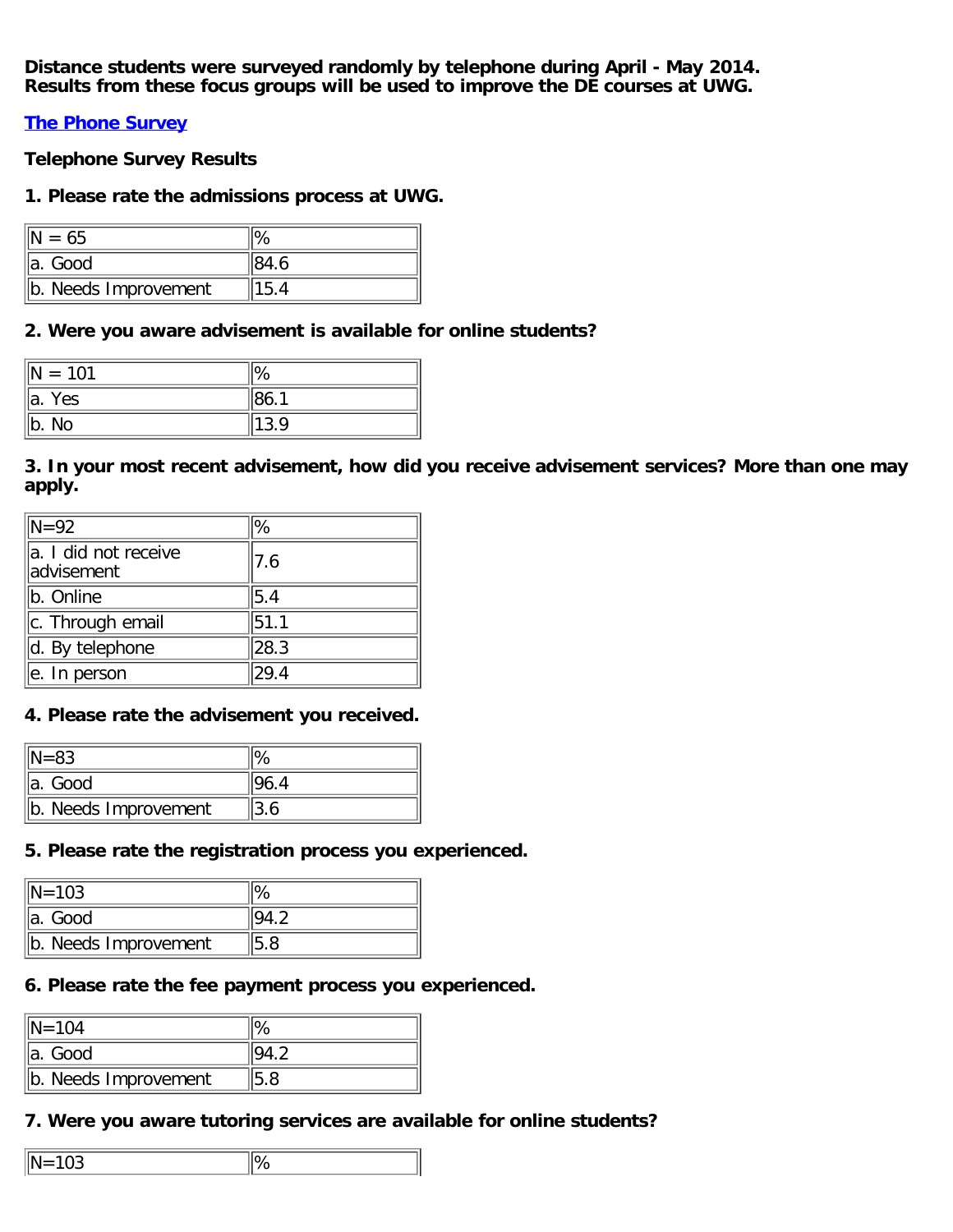| ∥a.<br>Yes.          |  |
|----------------------|--|
| $\ $ b. No (Skip #8) |  |

## **8. Did you utilize any of the available tutoring services?**

| $\vert N = 68$ | ∥%               |
|----------------|------------------|
| Yes<br>∥a.     | $\parallel$ 10.3 |
| ∥b. No         | $\ 89.7$         |

# **9. Please rate the tutoring you received as an online student.**

| $=7$                 |      |
|----------------------|------|
| lla. Good            |      |
| b. Needs Improvement | 14.3 |

## **10. Were you aware health, counseling and accessibility services were available for online students?**

| $\text{N} = 103$ | 'l%  |
|------------------|------|
| lla. Yes         | 51.5 |
| $\ $ b. No       | 48.5 |

## **11. Have you ever utilized any of these services?** (In reference to Question 10)

| $\parallel$ N=52      | '∣%  |
|-----------------------|------|
| $\parallel$ a. Yes    | 15.8 |
| $\ $ b. No (Skip #11) | 94.2 |

## **12. Please rate the services you utilized.**

| $ N=3$               | $\%$  |
|----------------------|-------|
| la. Good             | 100.0 |
| b. Needs improvement | 0.0   |

## **13. Did you use any library resources, either by visiting a library or using online library resources?**

| $\sqrt{N}$ = 104             | ୍″ା%             |
|------------------------------|------------------|
| $\overline{a}$ .<br>Yes      | $\parallel$ 63.5 |
| $\overline{\mathsf{b}}$ . No | 36.5             |

# **14. Please rate the availability of library services for online students.**

| $IN = 76$            |  |
|----------------------|--|
| ∥a. Good             |  |
| b. Needs Improvement |  |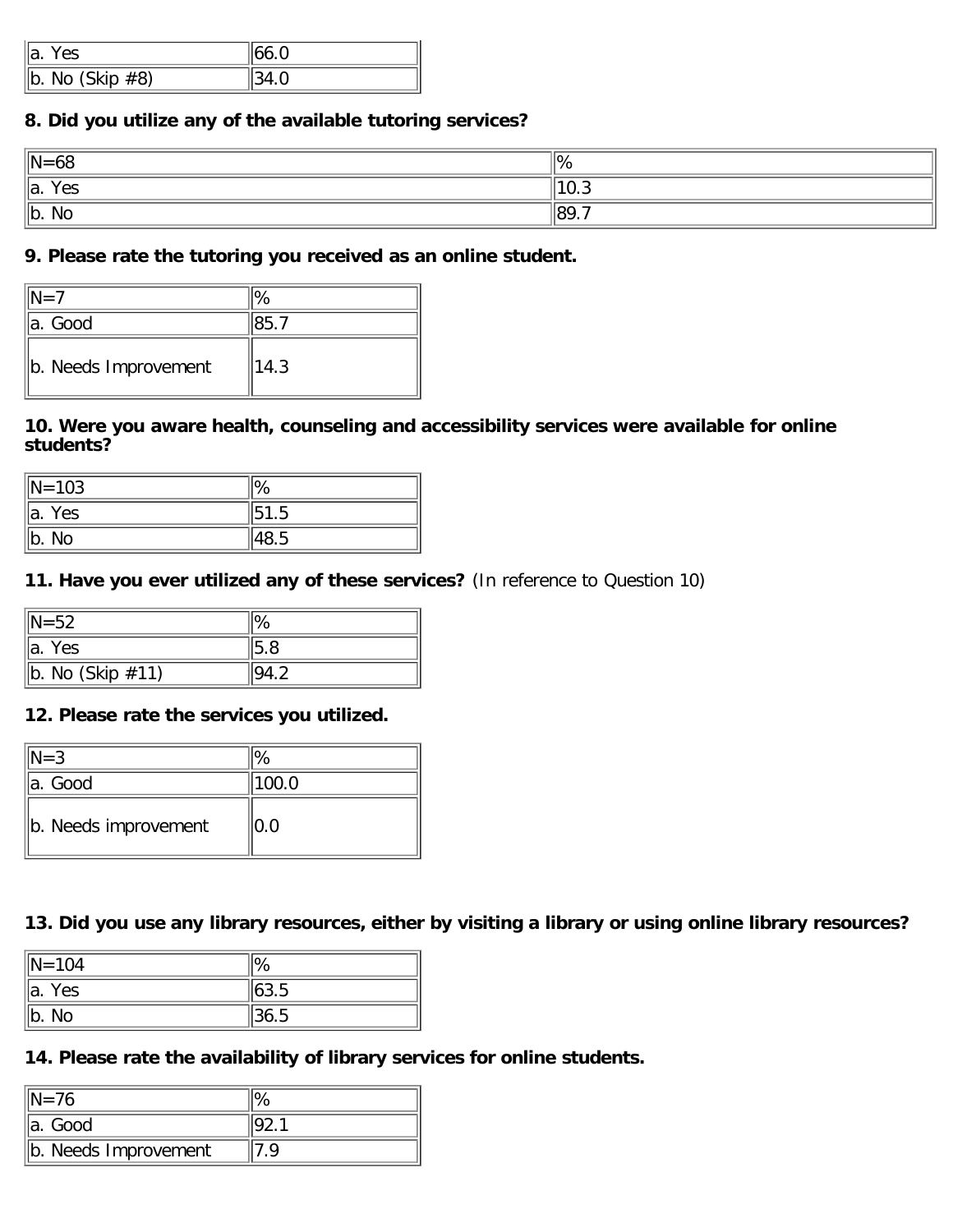# **15. Have you utilized any other student services offered to online students?**

| $\ N=103\ $ | '%   |
|-------------|------|
| Yes<br>¶a.  | 68.9 |
| No<br>¶b.   |      |

# **16. Please rate your experience with the student service(s) that you received.**

| lla. Good            |  |
|----------------------|--|
| b. Needs Improvement |  |

# **17. How did you receive instruction on how to use CourseDen? More than one may apply.**

| $\sqrt{N} = 104$                                                  | %    |
|-------------------------------------------------------------------|------|
| a. Did not receive<br>linstruction                                | 1.0  |
| b. Learned by myself                                              | 50.0 |
| c. Online information                                             | 15.4 |
| d. Live Orientation                                               | 9.6  |
| le. The instructor or<br>orientation module inside<br>your course | 26.0 |
| f. Online CourseDen<br>training course                            | 16.4 |
| g. Other class members                                            | 3.9  |

**18. Did those instructions provide you with enough information to effectively use CourseDen by the second week of your course?**

| $\sqrt{N}$ = 102             | '%'  |
|------------------------------|------|
| ∥a. Yes                      | 98.0 |
| $\overline{\mathsf{b}}$ . No |      |

**19. If you had problems accessing a course or using CourseDen how did you seek help? More than one may apply.**

| $N = 104$                                                               | %    |
|-------------------------------------------------------------------------|------|
| a. Never had problems                                                   | 62.5 |
| b. The UWG   Online Help<br>Desk by either email,<br>phone or live chat | 22.1 |
| c. The instructor or<br>orientation module inside<br>the course         | 13.5 |
| d. Another classmate                                                    | 2.9  |
| e. The online CourseDen<br>training course                              | 1.9  |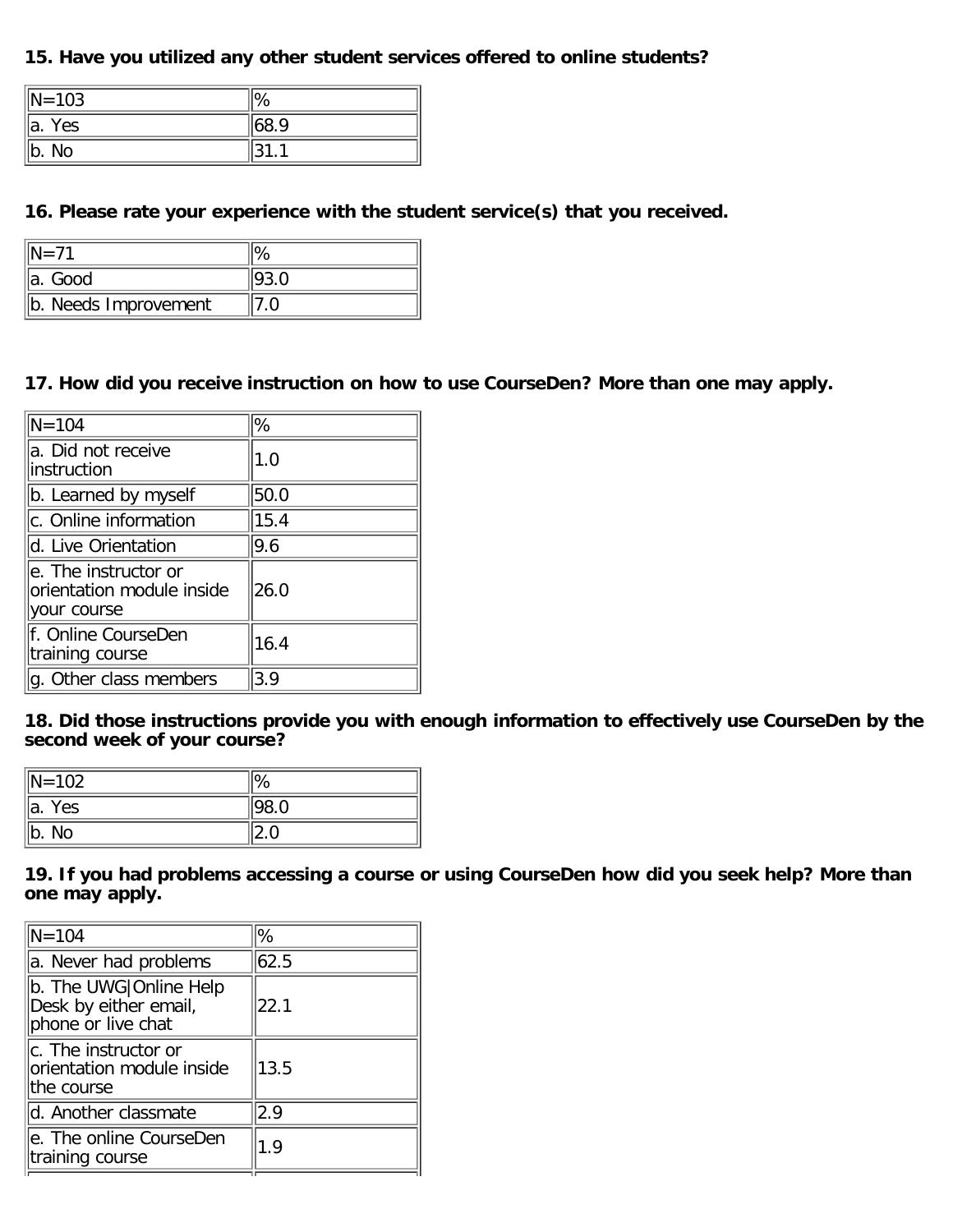| f. The after-hours Help<br>$\ $ Desk |  |
|--------------------------------------|--|
|--------------------------------------|--|

## **20. Was \_\_\_\_\_\_\_\_\_\_\_\_ (answer above) successful in solving your issues?**

| $\mathsf{N}=38$ | ''% |
|-----------------|-----|
| lla. Yes        |     |
| b. Somewhat     |     |
| llc. No         |     |

### **21. Overall, did you receive prompt and courteous support?**

| $\ N=37$           | '%          |
|--------------------|-------------|
| $\parallel$ a. Yes | ∣Q⊺<br>ن. ا |
| ∥b. No             |             |

#### **22. Have you ever taken a traditional campus course?**

| $\ N = 104$           | ¶%               |
|-----------------------|------------------|
| $\parallel$ a.<br>Yes | $\parallel$ 54.8 |
| $\ $ b. No            | $\frac{45.2}{ }$ |

#### **23. Compared to a traditional course, how much do you think you learned in an online course? Was it about the same, more, or less than in a traditional course?**

| $\text{IN} = 56$   |       |
|--------------------|-------|
| la. About the same | 55.4  |
| $\ $ b. More       | 23.2  |
| $\ c.$ Less        | 121.4 |

**24. Compared to a traditional course, how much did you interact your instructor? Was it about the same, more, or less than in a traditional course?**

| $N = 57$          | '%   |
|-------------------|------|
| a. About the same | 28.1 |
| Ib. More          | 26.3 |
| $\ c.$ Less       | 45.6 |

**25. Compared to a traditional course, how much did you interact with your classmates? Was it about the same, more, or less than in a traditional course?**

| $\text{IN} = 59$    | $\%$ |
|---------------------|------|
| lla. About the same |      |
| ∥b. More            | 32.2 |
| $\ $ c. Less        |      |

**26. Are you an adult learner or veteran? More than one may apply.**

| $\parallel$ N =<br>$-104$           | ¶% |
|-------------------------------------|----|
| $\parallel a$ .<br>Learner<br>Adult |    |
|                                     |    |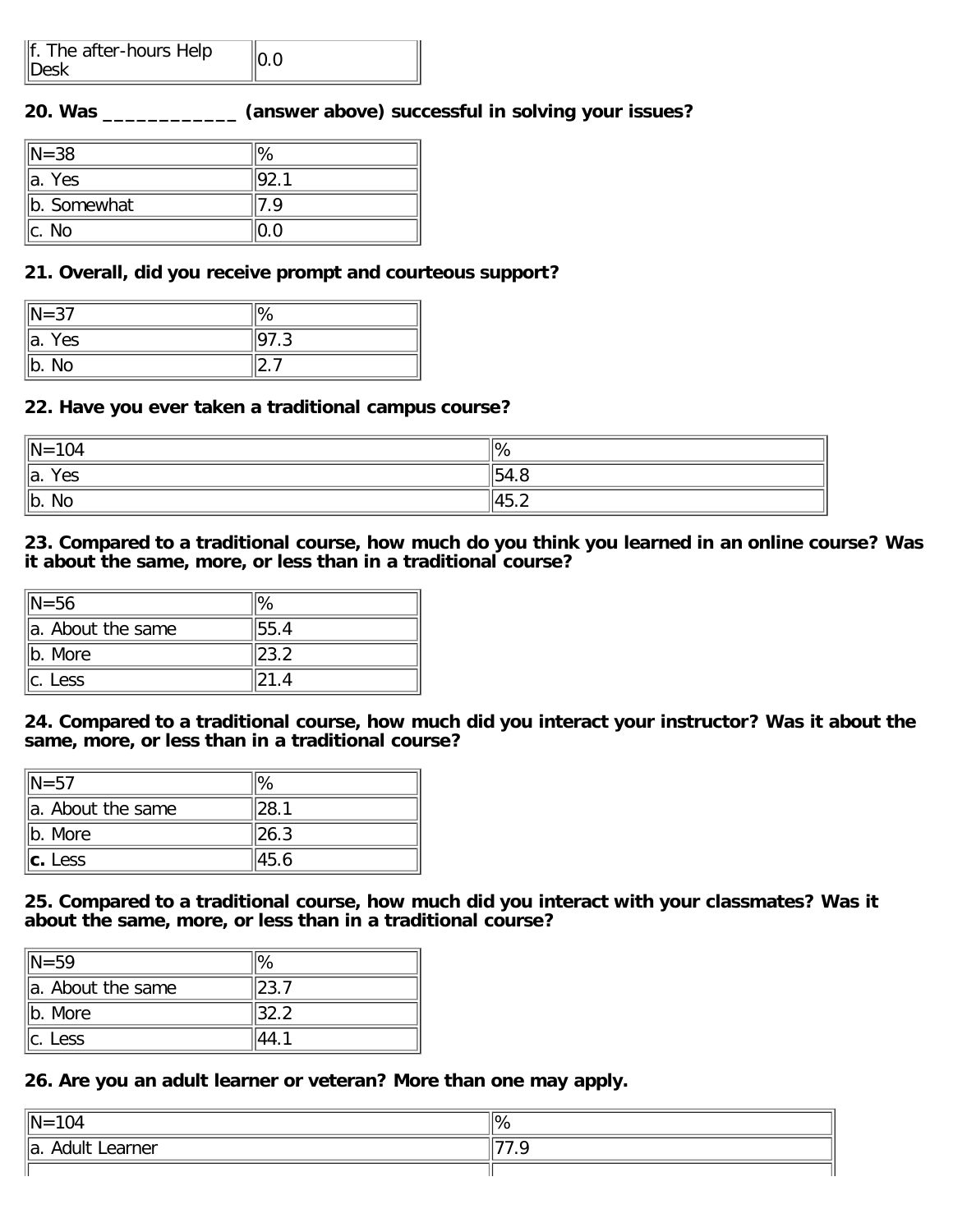| ∥b.<br>100000<br>$\mathbf{u}$<br>۰dl.               | -<br>$\parallel$ 8. . |
|-----------------------------------------------------|-----------------------|
| $\cdots$<br>llC.<br><b>Neither</b><br>- - - - - - - | . -                   |

## **27. Do you think there are enough online courses offered at UWG?**

| $\ N=102\ $  |       |
|--------------|-------|
| la. Yes      | 168.6 |
| b. No        | 24.5  |
| Ic. Not sure |       |

**28. If your recent online course(s) were not offered online, would you have driven to our Carrollton or Newnan campus to take the course?**

| $\text{IN} = 102$                                   | 1%   |
|-----------------------------------------------------|------|
| <sup>∥</sup> a. Yes                                 | 43.1 |
| b. N <sub>0</sub>                                   | 55.9 |
| $\ $ c. Not offered on either<br>$\parallel$ campus | 1.0  |

## **29. What reason(s) led you to take an online class? More than one may apply.**

| $\sqrt{N}$ = 100                    | ' %  |
|-------------------------------------|------|
| a. Part of an online degree program | 22.0 |
| $\ $ b. Not offered on campus       | 2.0  |
| $\ c.$ Distance (too far to dirve)  | 26.0 |
| $\overline{d}$ . Cost (save money)  | 19.0 |
| le. Convenience                     | 79.0 |

#### **30. If offered virtually, would you participate in student life, student government or student association opportunities? (examples: honors, clubs etc.)**

| $\ N=101$             | $\mathbb{R}$     |
|-----------------------|------------------|
| Yes<br>$\parallel$ a. | $\parallel$ 33., |
| $\ $ b.<br>No         | ∥61.4            |
| $\ c.$ Not sure       | 5.0              |

## **Open-Ended Questions for Distance Student Telephone Survey**

#### **April - May 2014**

**How can admissions be improved?** (Asked only when students said the advisement services needed improvement)

- More communication with the interested applicants
- changing programs. information transfer failure
- better paperwork
- The admissions department lost my transcripts and that made it tougher than it needed to be
- Unclear who advisior would be for his program. More straight forward
- need quicker result
- It was a little confusing. I was out of school for 20 years and a transient student. The process was not easy
- smooth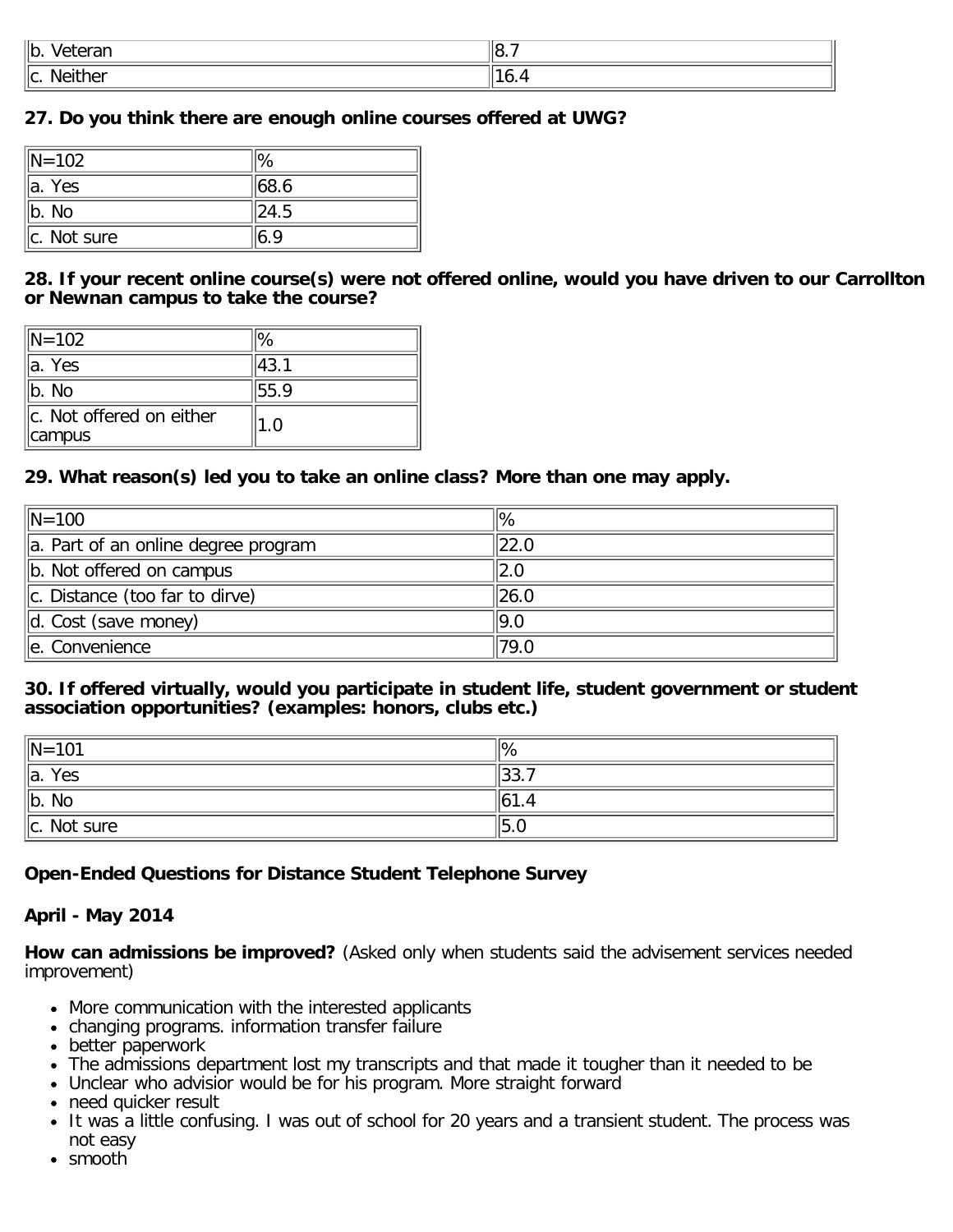• lost information

**How can advisement services be improved?** (Asked only when students said the advisement process needed improvement)

- didn't really get advised
- Getting a hold of an advisor took longer than it should have
- Dr. Bradford was awesome!
- The adviser just did not really seem to care. But we do have a very rigid course schedule to go by and they just ask if you are ready to take the next few classes.
- $\bullet$  10/10
- $9/10$

**How can the registration process be improved?** (Asked only when students said the registration process needed improvement)

- simple
- wasn't organized
- an integrated calendar
- only problem was when I changed my degree the classes were full
- cumbersome
- not user friendly
- easy
- planned better
- hard to find or navigate
- have to find everything by themselves, no confirmation email. Need updated emails about holds
- some classes not offered in fall
- hard to figure out

**How can the fee payment process be improved?** (Asked only when students said the fee payment process needed improvement)

- they don't accept credit card
- Easier than other schools
- I have to pay on campus because I have had issues with the online payment system in the past
- The process was easy, but the selection of payment services, (not accepting visa) could be
- improved Classes had been dropped without a review of my SAP
- A little confusion where to find the break down bill
- the credit card method charges a lot of fees
- Concerned because had to pay extra fees for just 5 class meetings due to a partial online

**Which service(s) did you utilize?** (Asked only when students said they did utilize the tutoring services)

- Smarthinking
- disabilities center
- eCore online tutoring
- Math tutoring
- Graduate Help Desk

**How can tutoring be improved?** (Asked only when students said the tutoring services needed improvement)

categorization was awful. didn't work well. defined what she was looking for instead of helping her

• Scott was great!

**Would you mind sharing which service(s) you utilized?** (Asked only when students said they received either health, counseling or accessibility services)

- Accessibility Services
- Health Services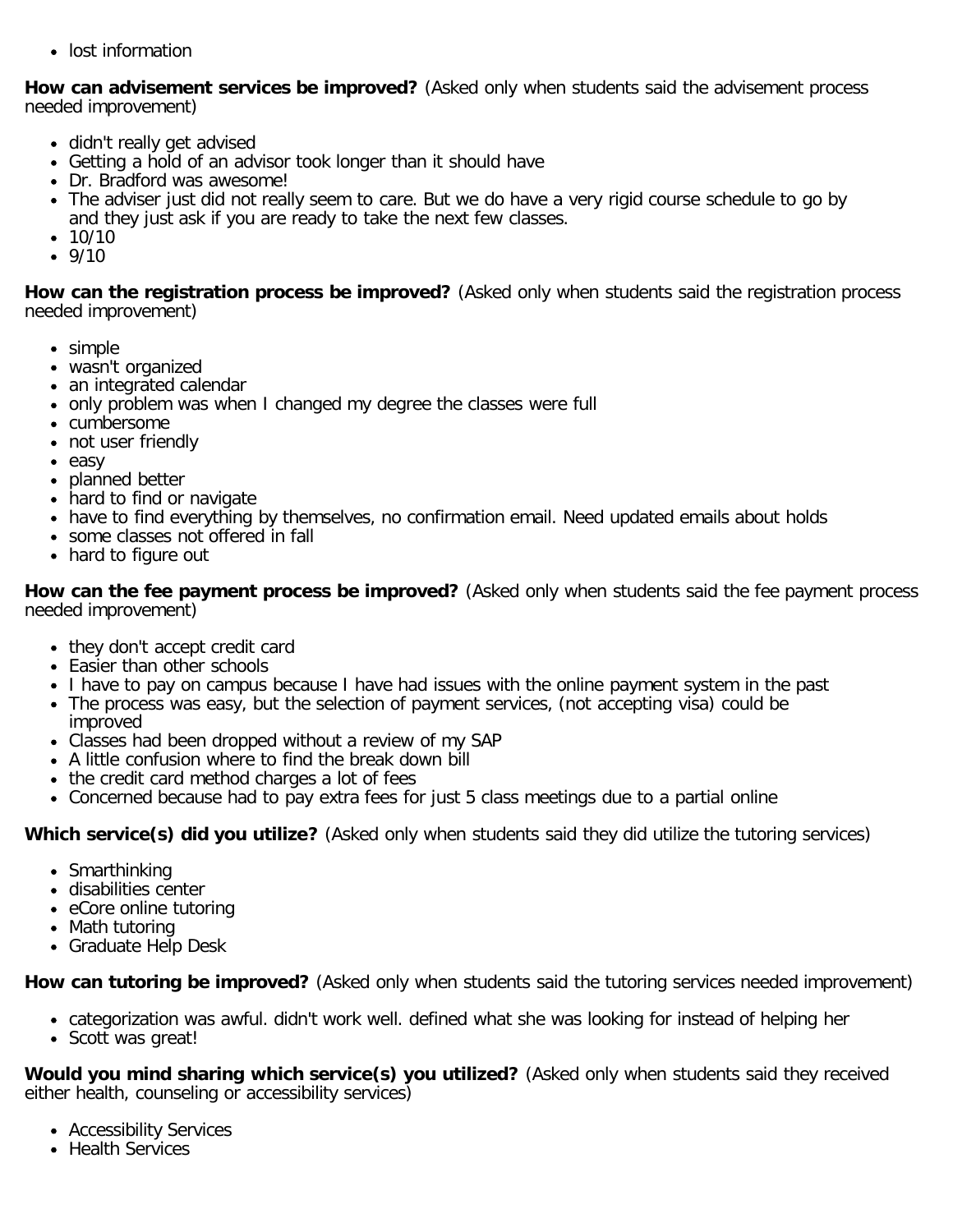**Which method did you used?** (Asked only when students said they utilized library resources)

- Database
- Galileo
- Smarthinking
- Used library computers
- Rental services (video camera) in College of Education
- Used the library as a place to study

**How can library services be improved?** (Asked only when students said the library services needed improvement)

- kind of confusing; sometimes access problems; didn't know that they would send documents
- 24 hours service isn't very valuable to UWG students. Should be local
- Too many passwords changed
- Clearer instructions on how to use items
- Hard to use and navigate
- Galileo!
- Super convenient
- Some of the resources were harder to get because I live far away
- Required to use library services
- Hard to access; I got frustrated, maybe an online tutorial on CourseDen where the password is

**Please specifiy which other services you utilized.** (Asked only when students said they utilized other additional services)

- Financial Aid
- UWG Bookstore
- Career Counseling
- Dining Services
- Banweb
- Financial Aid, best process I've had period.
- Military and Veteran services
- Parking
- Exam and Testing
- UWG Bookstore Online

**How can these other services be improved?** (Asked only when students said the other services needed improvement)

- get more selection
- hard to navigate; just used Amazon
- communication between the employees about how much aid I was getting
- Bookstore time management
- Military and veteran service not known
- books cheaper on Amazon

**Please explain.** (Asked only when students said the CourseDen instructions and orientations did not provide them with enough information to effectively use CourseDen within the second week of classes)

- Needed live guidance
- The overview was complicated and needed more tinkering. By the third week it was easy

**How was \_\_\_\_\_ not successful in solving your CourseDen issues?** (Asked only when students said the CourseDen help they received was not or only somewhat successful in resolving their issue)

• It was elevated to Blackboard Collaborate

**Please explain what could have been improved.** (Asked only when students said they did not receive prompt and curteous support)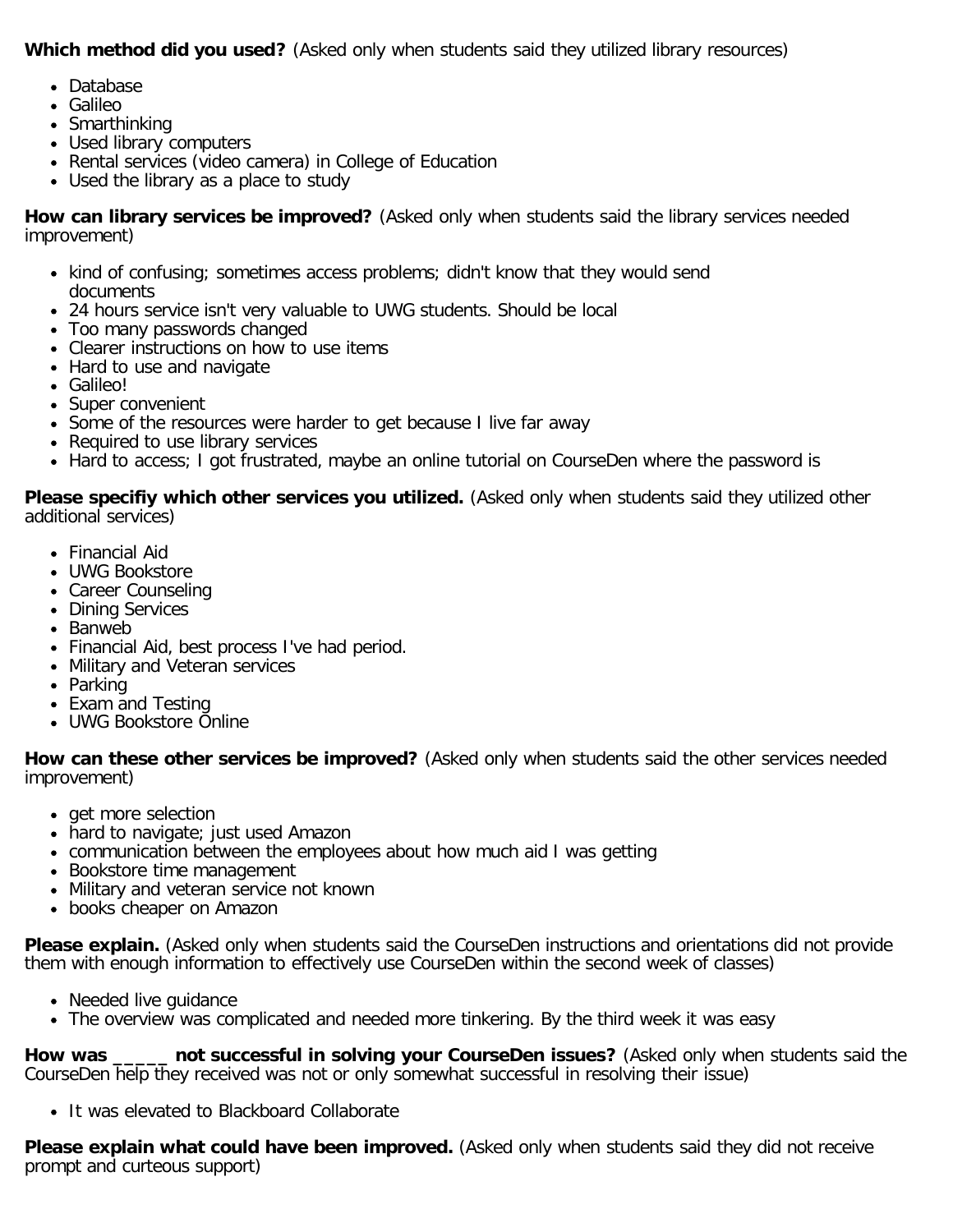The instructor didn't really explain enough

## **Can you explain your answer?** (Corresponds with Question 23)

- It's like the professor doesn't exist. Weren't really helpful
- More information
- You actually had to read the chapter and participate for in the online discussions in order to make the grade, where in traditional courses I just studied for the tests
- I'm on my own time frame so I can make sure that I have caught all of the material
- It depended on the class really
- The learning is better in a traditional course, more face to fact help
- time convenient
- It was the same type of information and the teachers were very thorough
- It was same material just delivered through a different method
- One class had no interaction at all and I just did the work and passed. But I could not tell you what I was supposed to learn in that class. But my other class was great with many chat sessions and the works
- I was getting the same amount of information, just a different way of learning it
- Going at my own pace helped me a lot
- The interaction with the instructor is less and I believe that I get more out of a face-to-face meeting
- I still had a book and was able to read through everything I was supposed to
- It was a self taught. It was a different experience, but I learned the same amount
- Online was the same instruction, just more self teaching
- We had more responsibility than in a normal classroom
- teacher was not available
- If there was more interaction between the instructor and myself. It can be hard to get some of your issues heard over email
- Depends on the course. eCore I feel like I learned more because there is more additional material
- the class had lecture you can watch

## **Can you explain your answer?** (Corresponds to Question 24)

- less interaction
- Emailed students frequently
- Direct feedback given
- I emailed questions and they answered every discussion question I had
- Virtual classroom sessions, phone calls and emails
- Responded to my emails quickly
- Instructor did not offer as much help
- Same amount of help offered
- We communicated a lot through emails and discussions
- The course layout was well
- Depends on the instructor
- We had online meetings
- You get more one on one time online but less in general class time. So it evens out
- It was mostly self-taught
- Issues with sending emails

## **Can you explain your answer?** (Corresponds to Question 25)

- discussed with a wider variety of students because of the discussion board
- didn't interact much with them
- We are required to give feedback to our peers and we even had our feedback graded at certain points
- It all depended on the course, In some courses we had group projects, in other it was completely independent
- Only interacted through discussion boards
- I am a very social person and I did not like online very much because there was no interaction in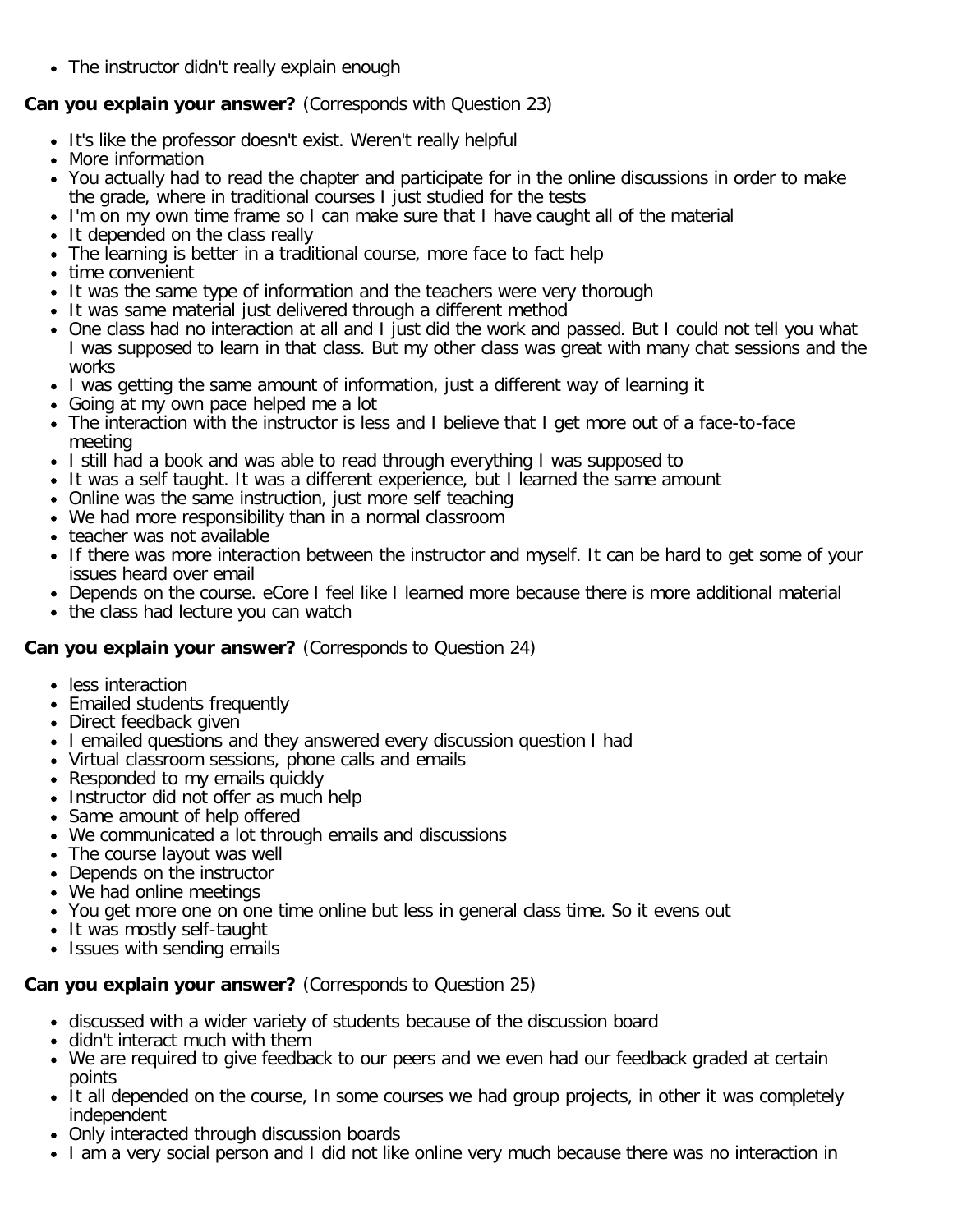that one class

• A lot of group work in my online course

#### **What additional services or programs would help you better succeed as an adult learner or veteran?** (Asked only when students said they were either an adult learner or a veteran)

- None
- More class options outside of major
- Not sure
- Reminder course on scholarly writing (MLA & APA)
- More capstone services
- Video clips showing how to use certain websites
- On-campus daycare
- More feedback from the instructor and interaction between instructor and students
- Age specific classes
- More clarity on instructions for applying and enrolling
- More tutorials
- Tutoring

**What do you enjoy the most and the least about being an adult learner?** (Asked only when students said they were either an adult learner or a veteran)

- The Most:
	- time management
	- availability
	- flexibility
	- online experience
	- self-paced
	- class interaction
	- assignments were posted well in advance
	- the hybrid option
- The Least:
	- Depending on the class, the student may need more hands-on assistance
	- time management
	- Hard to communicate with younger students whose perspectives are different
	- Given more work to compensate for not being in class
	- Not enough communication
	- The technology can be troubling and confusing
	- conflicting obligations
	- Early deadlines

## **What challenges have you faced as an online student?**

- Being able to communicate with the instructor in a timely manner
- Lack of synchronicity and face-to-face interaction with instructors and students
- Keeping up with assignments
- Group Projects
- Accessing assignments
- When system servors stop working (i.e CourseDen)
- Using Microsoft Office tools
- Stream lining websites
- Not enough summer online courses available
- Time management

#### **Are there any other ways online courses, programs, and services for UWG online students could be improved?**

- More interaction with instructors and students
- Everything is great!
- Not sure